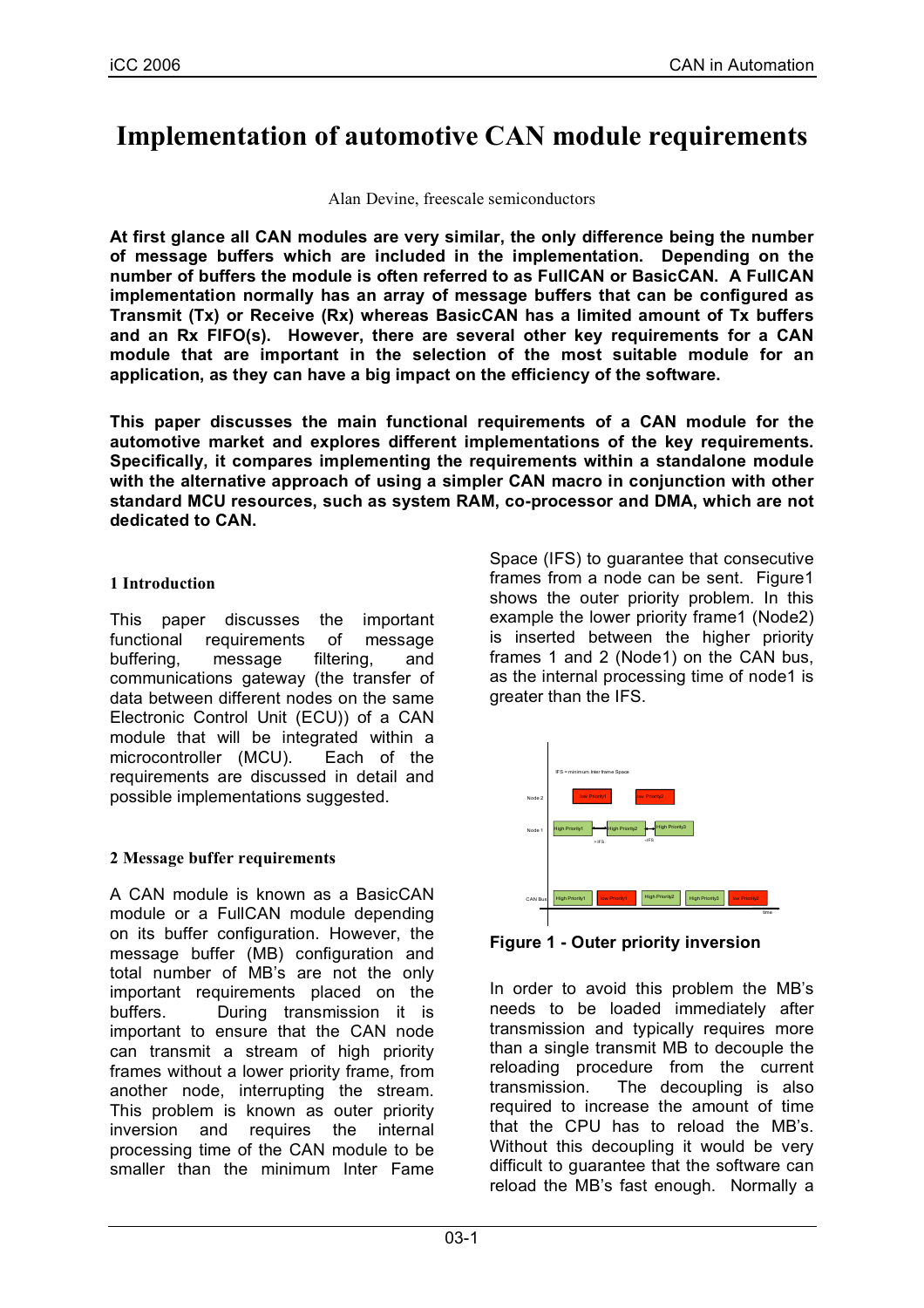minimum of 3 transmit MB's are required to cover all circumstances, as problems can arise if only 2 MB's are used. e.g. If the sending of a message is finished and the second buffer is still being reloaded.

The module must also ensure that the highest priority scheduled frame is transmitted first onto the bus. Each Tx MB needs to have an internal priority mechanism to allow the highest priority frame the opportunity to fight for bus arbitration. This is particularly important for the transmission of Transport Protocol (TP) messages which can have the same ID, but need to be transmitted in chronological order. The module also must not block high priority messages from transmission by lower priority scheduled messages already loaded in the Tx MB's. This problem is known as inner priority inversion and is shown in figure 2. This can occur when the other nodes on the network are transmitting higher priority frames (lower ID) than the locally scheduled frames. Subsequently, if all Tx MB's of the local node are full and blocked from transmitting due to the bus traffic, the transmission of a new higher priority frame (local node) is then delayed until a scheduled frame is successfully transmitted. In order to avoid this from happening hardware cancellation needs to be supported on the Tx MB's to allow the new higher priority frame to be loaded into a buffer and allowed to fight for bus arbitration.



**Figure 2: Inner priority inversion**

The receive path is just as critical as the transmit path. In the ideal world the number of receive MB's should be equal to the number of unique messages to be received and each Rx MB's should have an associated queue to allow the CPU more time to service the MB before data is lost. However, as all applications are not identical it is impossible to fix the number of MB's that would match all circumstances. Typically, FullCAN implementations with 16, 32 and 64MB's variants are available, as the cost of modules with more dedicated MB's becomes prohibitive. If more frames than MB's exist, then multiple frames need to be received in some of the MB's, which is possible using hardware filtering (see following section). Several possible solutions exist to extend the number of MB's per node.

One possible solution is to use the MCU's system RAM for the MB's, which allows the number of MB's to be configured at the expense of the RAM. This is a very attractive approach due to the flexibility, but as the number of CAN modules on a single MCU increases, 6 at the last count, this becomes more difficult to handle and can lead to system performance issues. The MCU architecture also has to be able to allow the CAN module(s) to be a bus master so that they can directly access the system RAM. This will inevitably require a new CAN module design.

An alternative solution is to develop a CAN module that can share a common pool of local RAM (MB's). Thus, the number of MB's per module can be optimized to the application requirements. For example a node on the bus may require 48MB's and another only 16MB's. This could be satisfied with a total pool of 64 MB's. If a shared pool of memory is not used, It would require a 16MB's FullCAN and 64MB's FullCAN module, which results in 80MB's. This example assumes only 16, 32 and 64MB's FullCAN's are available. It is also typical that multiple CAN modules on a MCU have the same amount of MB's. In the worst case two 64MB's CAN modules would be used, resulting in a total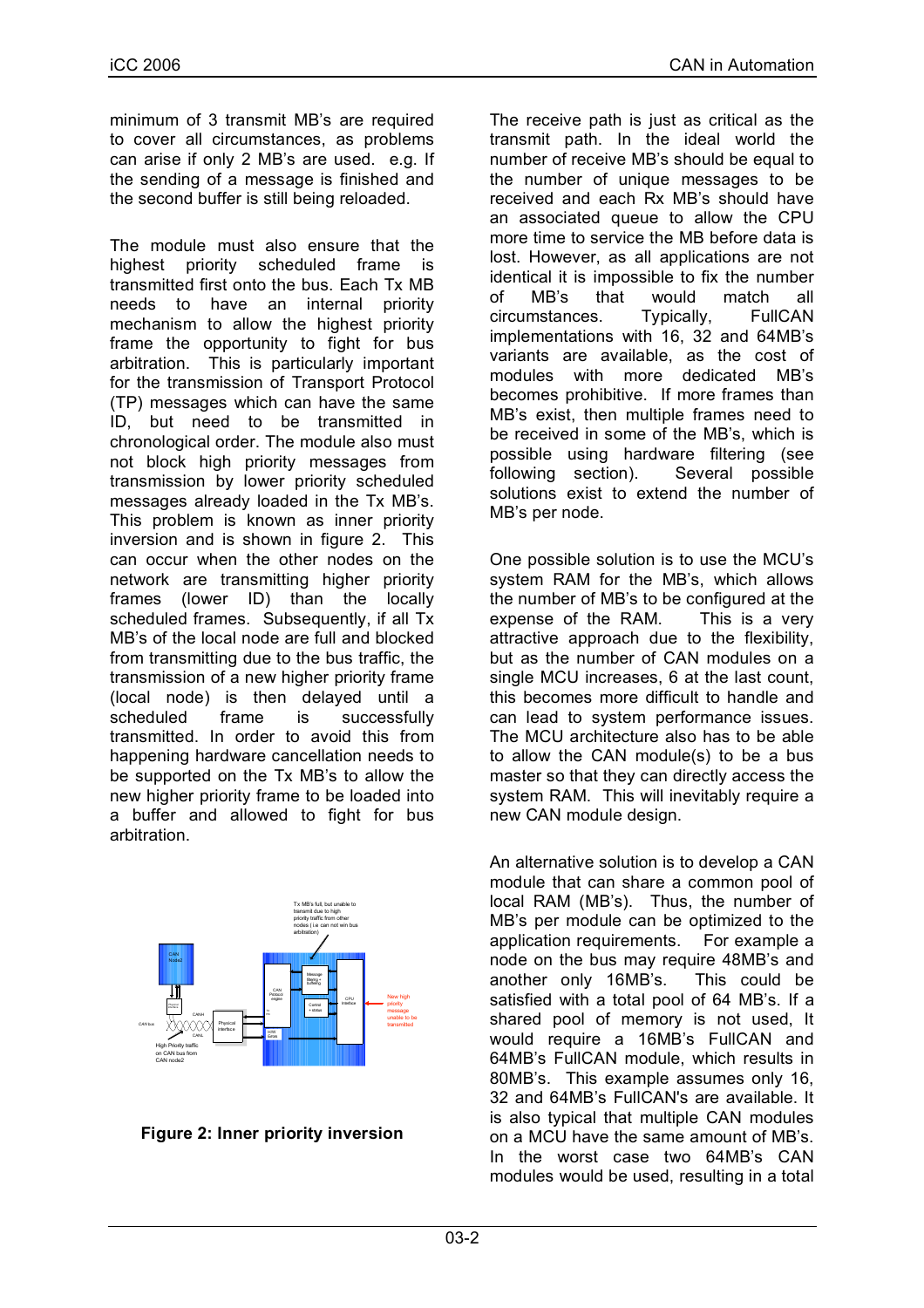of 128MB's when only 64 are required. Thus, with a pool of memory approach it would be possible to support the requirements of both nodes with fewer buffers which would result in a smaller CAN module.

A further solution is to offer a BasicCAN implementation and use an on chip DMA or co-processor to build the MB's in system RAM. This is a very flexible option, however to be truly effective the DMA should be coupled with a CAN module with a perfect receive filter (see next section) and the CAN module needs to be able to operate with the DMA. If a coprocessor is used the hardware filter can be simplified, as the co-processor can efficiently handle software filtering and it should be possible to reuse an existing CAN module.

A further requirement on the receive buffers is the ability to 'queue' the received frames to increase the amount of time the CPU has to handle the reception without the loss of data. If messages are queued it is important that the chronological order is kept, thus a hardware FIFO is normally the best solution. However, other approaches which are more flexible than a hardware FIFO could also be implemented. For example several MB's could be joined together to make a queue. This solution offer's the ability to customize the number of Rx queues and depth of queues at the expense of individual MB's. The second approach could be a hardware linked list where the queue is dynamically allocated from a pool of Rx buffers. Both of these approaches are attractive as they offer more flexibility than the FIFO solution. The main drawback would be additional software overhead compared to a fixed FIFO and the module complexity.

## **3 Message filtering requirements**

One of the most important requirements for any CAN module targeted for automotive applications is its ability to reject frames that are not intended for the particular node. This is known as message filtering and is important as it can vastly

reduce the number of interrupts that a CPU has to handle. Essentially, the message filter block compares an incoming frame's arbitration field against a preprogrammed filter value that is normally configured at initialization. If the incoming message's arbitration field matches the filter value, the entire frame is stored in the CAN modules hardware Rx MB and an interrupt request is sent to the CPU (if enabled). If a match does not occur the frame is not copied into a MB and an interrupt request is not generated. The Bosch CAN specification (CAN2.B) optionally includes mask bits that allow any ID bit to be set as don't care in order to accept groups of identifies to be received. Most controllers have this basic level of message filtering, however, due to the large number of ID's used within modern CAN networks, this basic filtering is not always capable of accepting only the frames intended for the specific node. This leads to the leakage of unwanted frames through the filter which increases the interrupt and CPU loading, as the CPU needs to perform secondary software filtering on all messages. Figure 3 demonstrates this filtering concept.

|                   | Base ID<br>ID28 ID18 | IDE            | <b>Extended ID</b><br>ID17ID0 | Reception<br>Status |
|-------------------|----------------------|----------------|-------------------------------|---------------------|
| <b>MBID</b>       | 00001111111          | 1              | 000000000000001111            |                     |
| RX Mask           | 11111111111          | 1              | 111111111111111100            |                     |
| <b>RX Frame 1</b> | 00001111111          | $\overline{1}$ | 000000000000001100            | Accepted            |
| RX Frame 2        | 00001111111          | 4              | 000000000000001101            | Accepted            |
| RX Frame 3        | 00001111111          | 4              | 000000000000001110            | Accepted            |
| RX Frame4         | 00001111111          | $\overline{1}$ | 000000000000001111            | Accepted            |
| <b>RX Frame5</b>  | 00001111111          | $\overline{1}$ | 000000000000001011            | Rejected            |

## **Figure 3: Bitwise masking example**

It can be seen for the example that frames with ID's in the range 0x01FC000F to 0x01FC000C are accepted as ID bits 0 and 1 are set to don't care (00). With this approach it is relatively simple to receive groups of frames. However, this filter concept is not 100% effective (reject all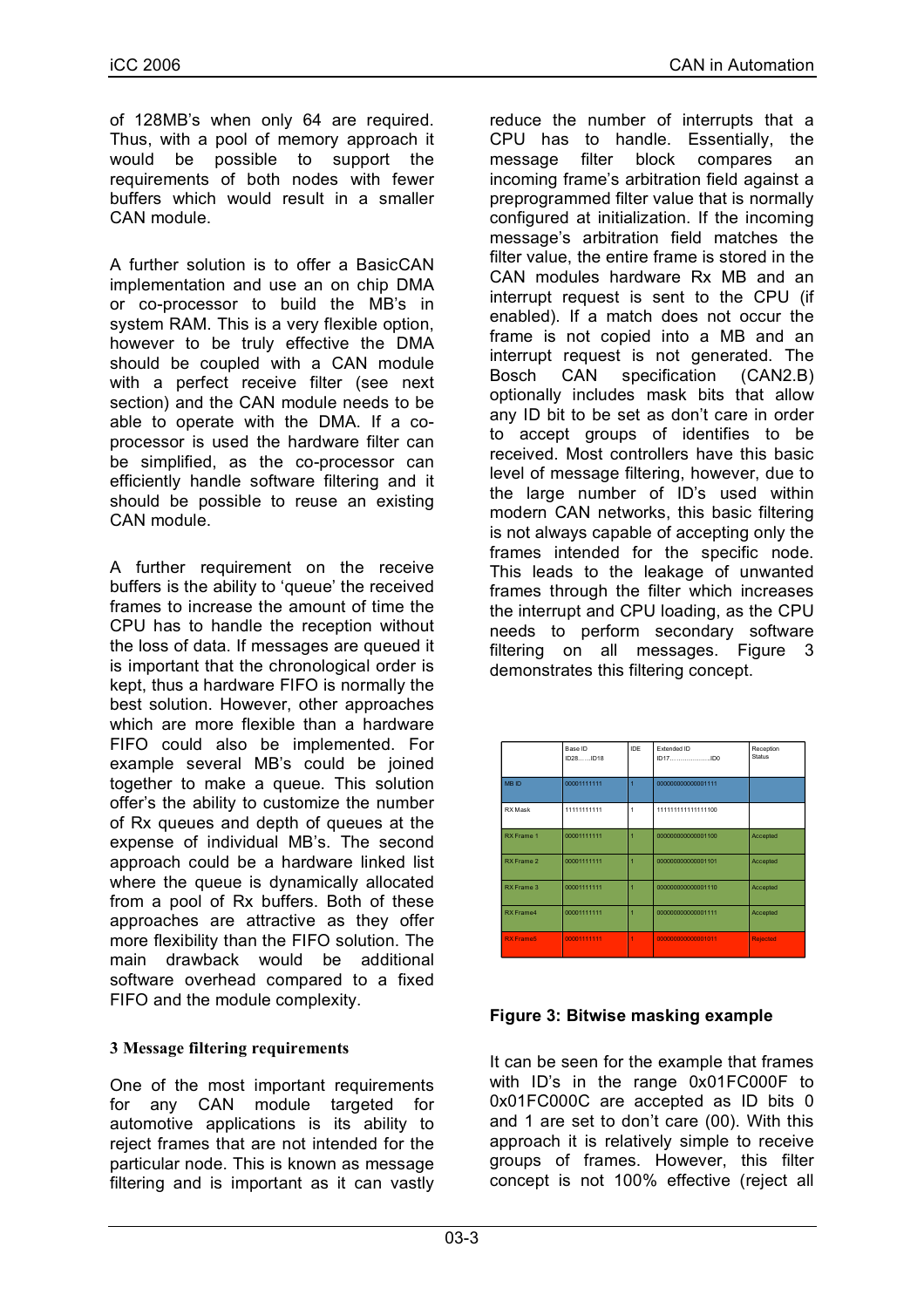unwanted frames). For example it is not possible to only accept the contiguous range ID3 to ID13. (See figure 4 for a further example)

In automotive networks several types of messages are present and the different message types are often grouped into separate ranges. For example it is common to find application messages, diagnostic messages, network management messages and transport protocol messages. The latter 2 types can usually be filtered with the bitwise masks discussed above. The application messages are more difficult to filter, as they can be grouped into a mixture of bitwise ranges, contiguous ranges and a collection of individual ID's. Figure 4 shows a sample of frame ID's used within a real application.

| Message ID    | <b>Filter type</b>  | <b>Filter Example</b> |
|---------------|---------------------|-----------------------|
| 0x280         |                     | - 0x280<br>ID.        |
| 0x288         | <b>Bitwise Mask</b> | MSK-0x3F7             |
| 0x440         |                     | $-0x440$<br>ID.       |
| 0x540         | Bitwise Mask        | MSK-0x6FF             |
| 0x5E0         |                     | 0x5E0                 |
| 0x271         |                     | 0x271                 |
| 0x3E1         | Look Up             | 0x3E1                 |
| Ox389         | Table(LUT)          | 0x389                 |
|               |                     |                       |
| 0x300 - 0x30F |                     | ID<br>$-0x300$        |
|               | Bitwise Mask        | MSK - 0x3F0           |
| 0x693         |                     | START - 0x693         |
| 0x694         |                     |                       |
| 0x695         |                     |                       |
| 0x696         | Contiguous          |                       |
| 0x697         | Range               | END<br>- 0x697        |

# **Figure 4: Filtering example**

It can be seen from the example that the bitwise mask approach specified within the CAN specification is not flexible enough to accept only the frames for the specific node. A mixture of bit masks, contiguous range and a LUT are necessary to create a 100% effective filter. Note: If the LUT was big enough there would be no need for the other filter types, however this would lead to excessively large LUT. Another solution is to use a FullCAN implementation where the number of Rx

MB's is greater than the number of frames to be received. In this case each MB accepts a frame with a unique ID and since there are more MB's than frames to be received, only the intended frames are accepted. However, there is normally a limitation to the number of MB's that are implemented due to the additional cost. In the case that there are more frames than MB's it is still possible that unwanted frames are received. Although, this possibility can be reduced by including bit filter masks on each MB, which enable a particular range to be received. The main problem is that there is not a standard definition of CAN frame ID's in the automotive industry and that it would be excessively expensive to build a hardware filter block to cover every situation.

There exist several different approaches to solve the filtering problem. The first is to keep adding extra hardware filters, which can be configured for bit masks, contiguous ranges and the inclusion of a LUT for the individual identifiers. This has the main advantage of simplicity to the user and should be more cost effective than a single large LUT. The main disadvantages are inflexibility and cost. The silicon manufacturer still has to make assumptions about the maximum number of filters to include and invariably there will be applications that require more flexibility than offered.

The second option is a subtle variation on the first. Essentially, the same filter blocks are used, but they are shared across multiple CAN channels which in theory should lead to a smaller amount of blocks and reduced size. The idea is that different channels require different amounts of filtering for different applications, thus it is possible to have very flexible filtering on one channel at the expense of another channel. This is attractive as the total number of filter blocks required, to achieve the same level of filtering, should be less than the previous solution. However, to be effective the CAN module needs to support multiple channels, which adds to the design complexity that has implications on test and assumptions still need to be made for the amount of filter blocks to include.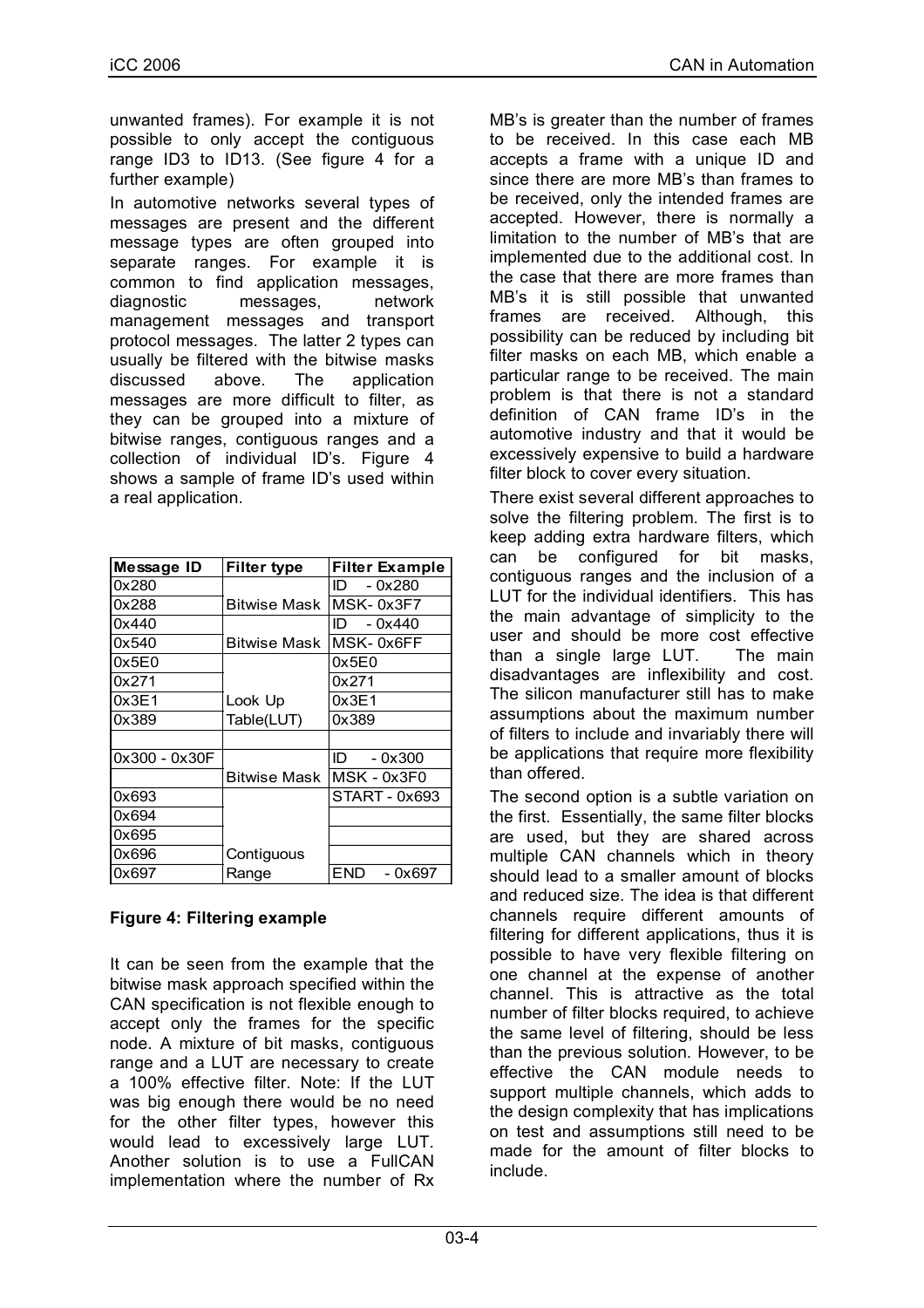The third option is a software approach that uses a co-processor that has been specifically developed to quickly handle interrupts. This is the only approach that offers a 100% effective filter for all applications. The co-processor executes the software filter algorithm and only interrupts the main core when a successful match has been detected. In addition the co-processor can perform more than the filtering algorithm, for example servicing of the hardware which is wasted effort for all unwanted frames. The main disadvantage with this approach is the added complexity to the hardware, the software which needs to be taken into account and the small percentage of bus bandwidth that will be used when the co-processor is executing.

#### **4 Communication gateway requirements**

Another function that is becoming more important, particularly in the automotive area, is the CAN gateway. In a typical car there are between 3-6 CAN networks connected by a gateway node. The sharing of data between networks is referred to as a gateway. Gateways are normally a mixture of frame gateways (the entire frame is copied to another network without changing content of the frame) and signal gateways where selected signals (data within the frame) are copied into one or more frames. Figure 5 shows an example of a frame and signal based CAN gateway.





- All signals for a gateway frame do not always arrive at the same time
- The same signals can be copied to several gateway frames.

#### **Figure 5 – Frame and signal based gateway**

If several signals need to be copied from a source message to a destination frame or frames this can consume a high percentage of the CPU bandwidth, as many masking and shifting operations are required. Adding specific gateway functionality to a CAN module can help to off load the CPU when performing these gateway tasks. In addition there have been cases where OEM's have mandated that parts of the gateway function needs to be performed without the main CPU's intervention. An example of this is a simple mirror function that autonomously copies frames from any bus to the diagnostic bus. Different methods of adding gateway functionality to a CAN module are possible. The first is to add a hardware wrapper that can be considered to logically sit above the CAN modules. In this method the wrapper accepts frames from each CAN module and performs the frame and signal gateway autonomously. This method has the advantage that it can be made to work without having to fully redesign the CAN module and as the gateway functions are performed in hardware it does not consume any CPU bandwidth. The main drawback is that the wrapper would be fairly complex to handle all possible combinations of signal gateways.

The second method is to introduce gateway functionality into the module itself, which only makes sense if the CAN module can support multiple CAN channels. The benefit of this approach is similar to the first in that a hardware approach does not consume CPU bandwidth. The main disadvantages are that a new CAN module needs to be developed, that CAN module would be complex and the gateway functionality is restricted only to CAN.

The third method is to add a small coprocessor to the MCU that can be programmed to perform the gateway